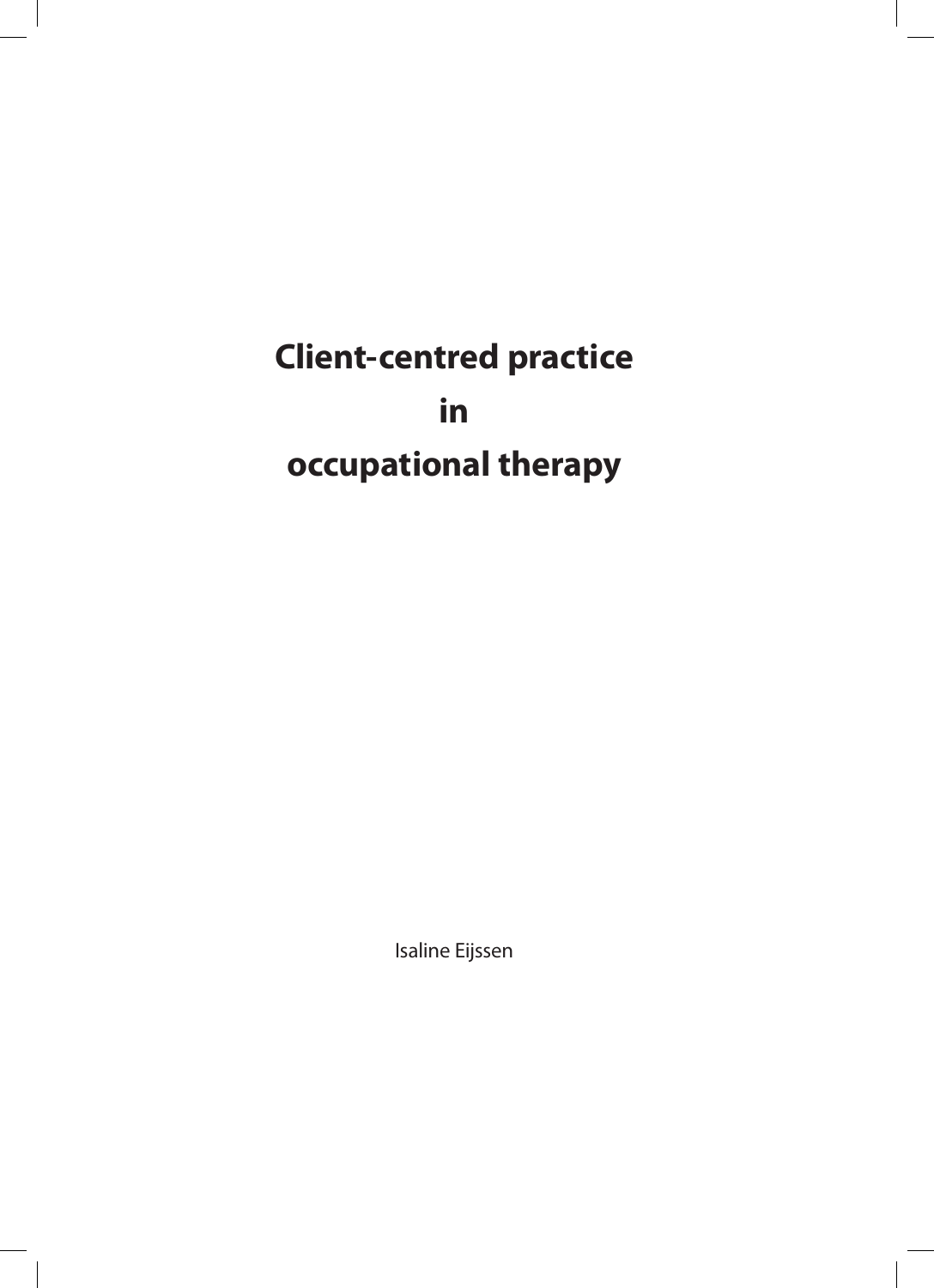This thesis was prepared within the department of Rehabilitation Medicine / Occupational Therapy and the EMGO Institute for Health and Care Research of the VU University Medical Center.

The studies presented in this thesis were supported by a grant from the Stichting MS Research - the Dutch MS Research foundation and ZonMw - the Netherlands Organisation for Health Research and Development.

Financial support for the printing of this thesis has been kindly provided by Ergotherapie Nederland - the Dutch association of Occupational Therapy and by the Stichting MS Research.

|             | Cover illustration: 'Together alone' by Matis, provided by KunstVoorJou |
|-------------|-------------------------------------------------------------------------|
|             | Cover and layout: Ferdinand van Nispen, Citroenvlinder DTP&Vormgeving,  |
|             | <b>Bilthoven</b>                                                        |
| Printed by: | GVO drukkers & vormgevers B.V.   Ponsen & Looijen, Ede                  |

## © Copyright 2012, I.C.J.M. Eijssen

All rights reserved. No part of this publication may be reproduced or transmitted in any form or by any means, electronic or mechanical, including photocopying, recording or any information storage or retrieval system, without the prior written permission from the author.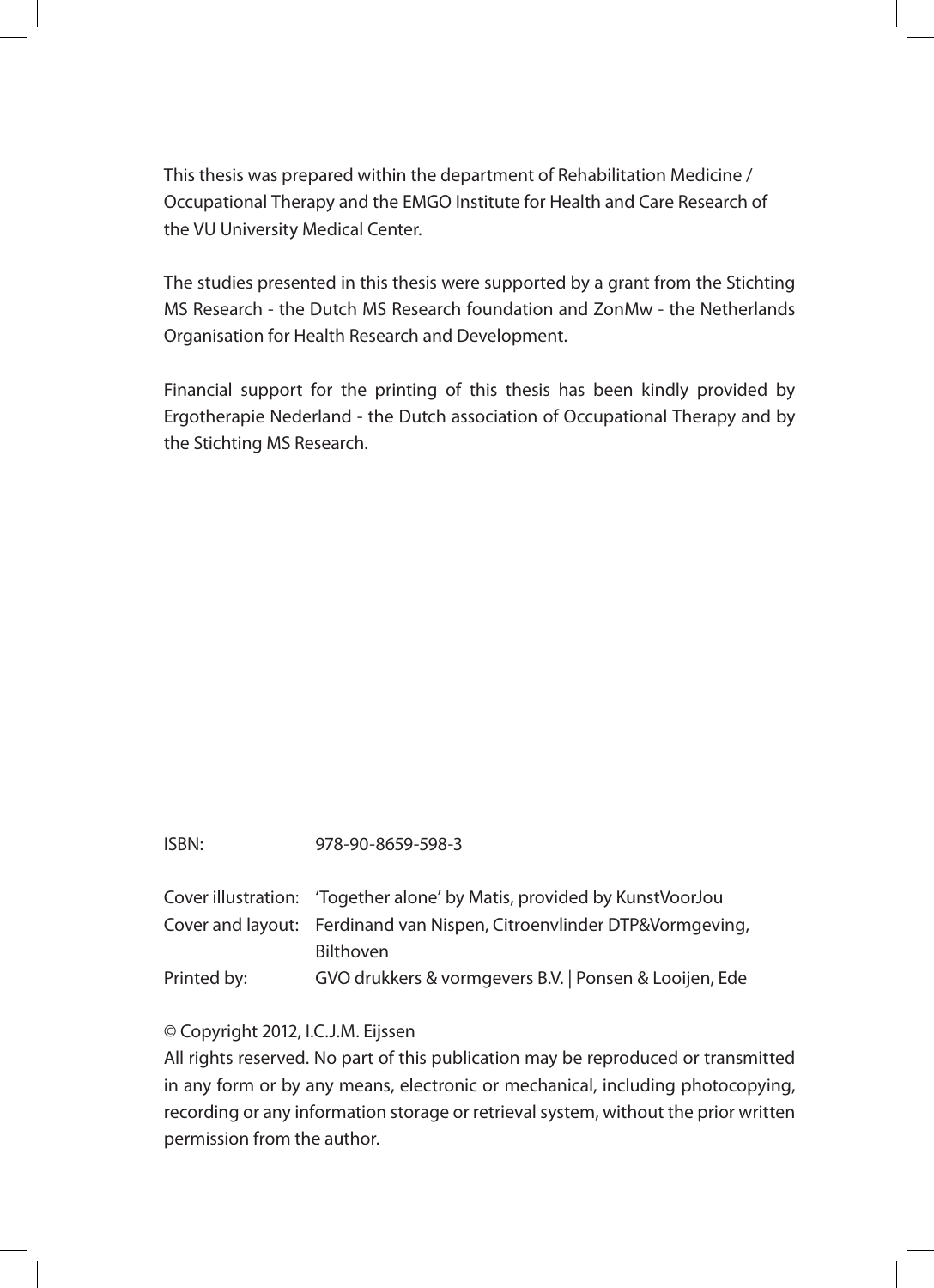VRIJE UNIVERSITEIT

## **Client-centred practice in occupational therapy**

## ACADEMISCH PROEFSCHRIFT

ter verkrijging van de graad Doctor aan de Vrije Universiteit Amsterdam, op gezag van de rector magnificus prof.dr. L.M. Bouter, in het openbaar te verdedigen ten overstaan van de promotiecommissie van de faculteit der Geneeskunde op woensdag 21 maart 2012 om 13.45 uur in de aula van de universiteit, De Boelelaan 1105

door

Isaline Catharine Josephine Maria Eijssen geboren te Venray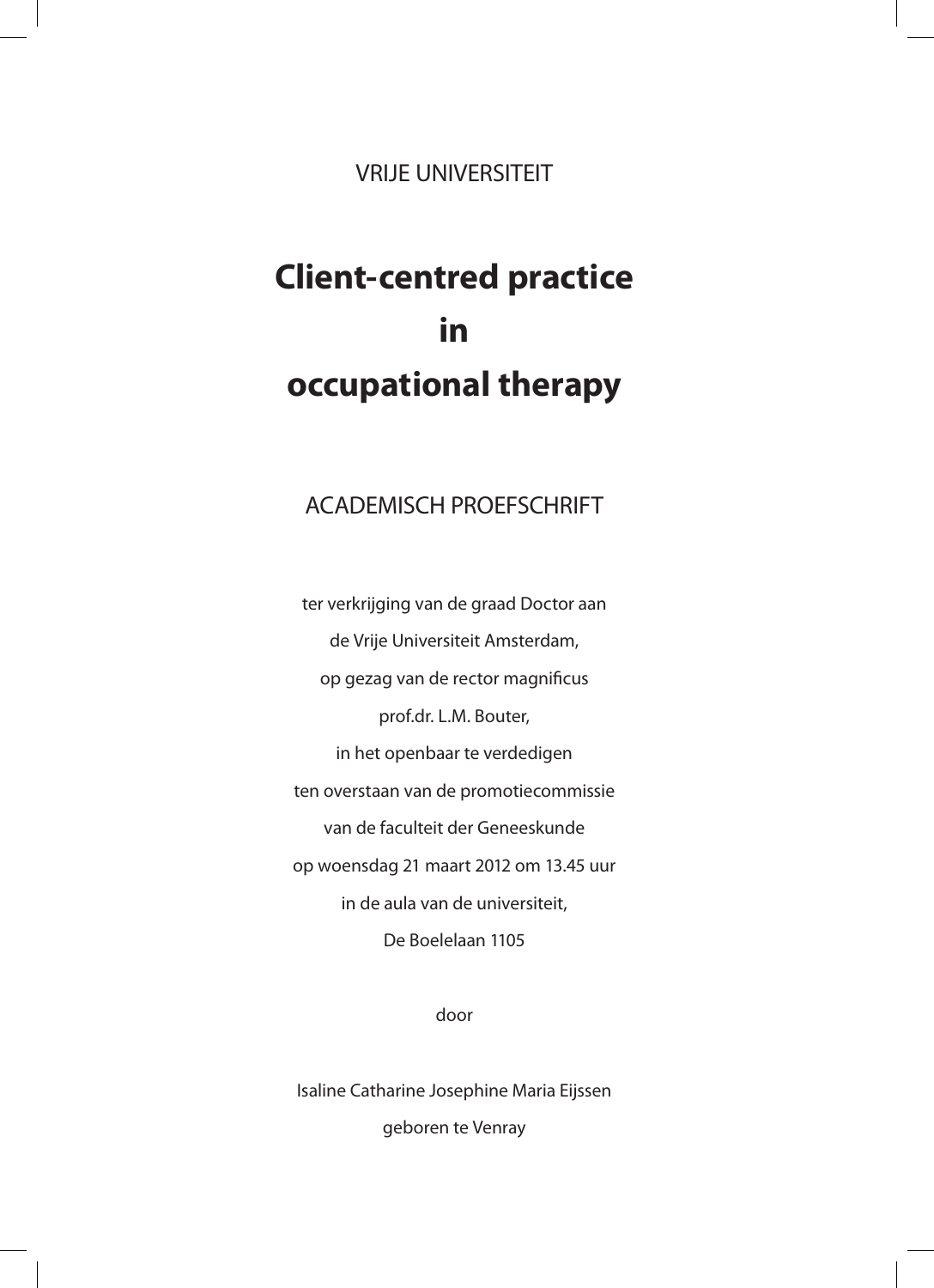promotoren: prof.dr. J. Dekker prof.dr. C.H. Polman

copromotor: prof.dr. M.P.M. Steultjens